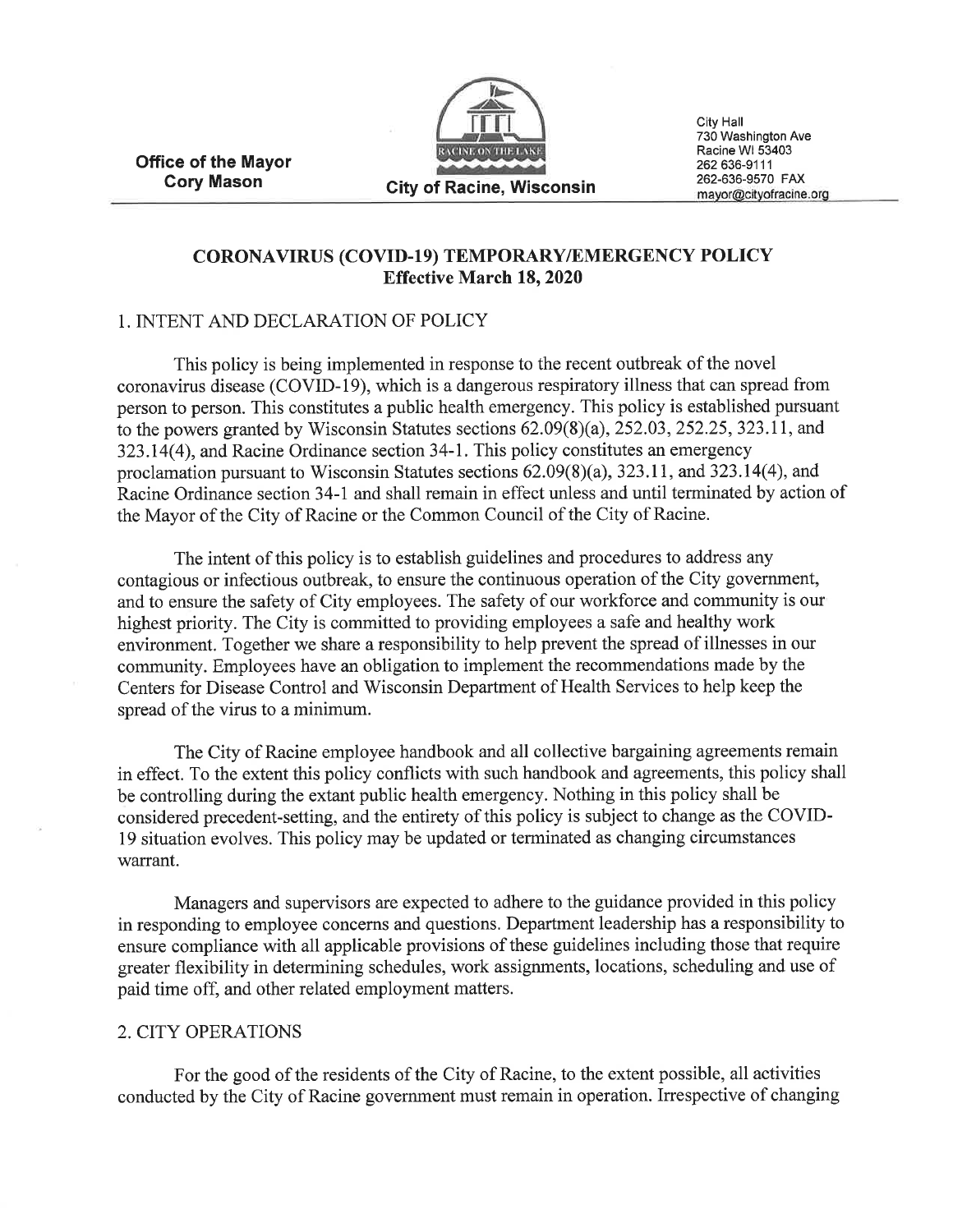events, essential services including, but not limited to, those conducted by the City of Racine Police Department and the City of Racine Fire Department, and essential services performed by the Public Health Department, Department of Public Works, City Clerk's Office, Management Information Systems Department, and the Water and Wastewater Utilities, shall continue.

In an effort to mitigate the spread of COVID-19 in our community, department heads are asked to exercise judgement to protect employees and their families from unnecessary person-toperson contact. Departments that are able to have employees work remotely should encourage them to do so. Additional measures to prevent the spread of the disease include conducting business by telephone or email instead of in-person meetings and canceling or rescheduling trainings, testing, and other group events.

#### 3. COLLECTIVE BARGAINING AGREEMENTS/MANAGEMENT RIGHTS

The City of Racine's collective bargaining agreements with each of the public safety employee collective bargaining units broadly recognize the City's management rights to take whatever action is necessary to carry out the functions of the City and each of the City's departments in situations of emergency. The COVID-I9 crisis is an emergency as contemplated by such collective bargaining agreements. Effective immediately, all provisions of each of the City of Racine's collective bargaining agreements anticipated by and related to the City's power to act in an emergency are activated to the fullest extent possible.

## 4. EMPLOYEES WITH COVID-l9 SYMPTOMS, EXPOSURE, OR CONFIRMED CASES

- Employees who have cold or flu-like symptoms similar to COVID-19 will be required to stay home during the entire period of illness and not return to work until they are free of any symptoms for at least 24 hours without the use of fever-reducing or other symptomaltering medicines. See the Centers for Disease Control website (https://www.cdc.gov/coronavirus/2019-ncov/index.html) for a list of symptoms. Such employees shall be required to use any accrued leave available to them even if they are excluded from work by their supervisor. As a way to decrease the strain on healthcare systems, return to work certificates will not be required for absences solely related to employees who have cold or flu-like symptoms similar to COVID-19. a
- If an employee is identified by a medical provider or a public health authority as having potential exposure to a confirmed case of COVID-19, as defined by the Centers for Disease Control's most recent criteria, the employee will be quarantined and will be required to stay at home for 14 days and monitor for symptoms. If symptoms develop or the employee tests positive for COVID-I9, the employee will remain in isolation until a determination is made by the public health authority, in coordination with the Centers for Disease Control, that the individual is no longer infectious. a
	- o Employees who test positive for COVID-19 or have had close contact with someone who has tested positive for COVID-l9 must notify their supervisor and the Human Resources Department of the reason for their absence as soon as practicable.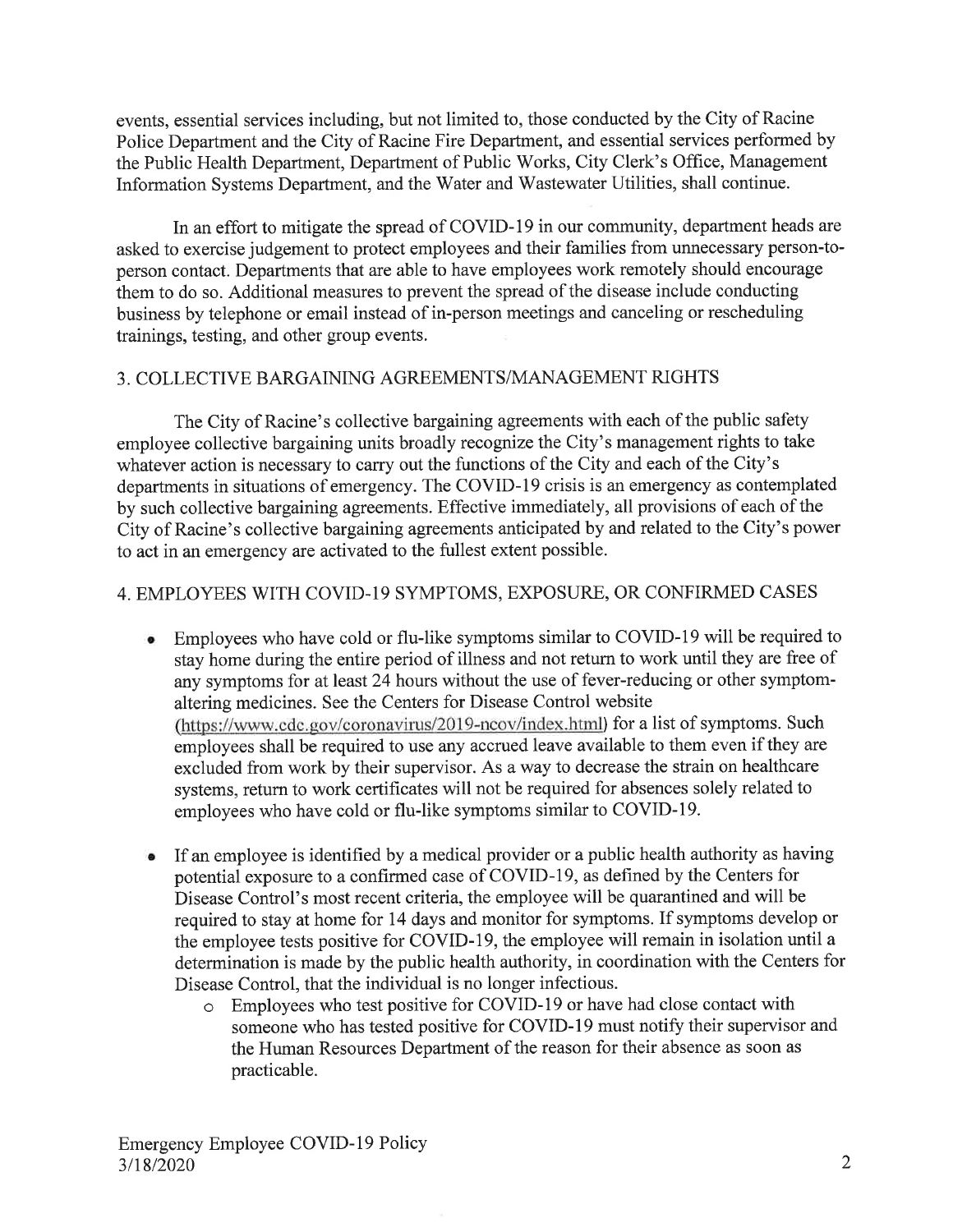- Supervisors and the Human Resources Department are required to maintain the confidentiality of the names of any such employees or other individuals known to have tested positive for COVID-l9.
- A positive test for COVID-19 will be treated as a Family Medical Leave Act quaiifying event.

## 5. WORK ACCOMMODATIONS/LEAVE POLICY

- For employees eligible under state or federal Family Medical Leave Act (FMLA) who need to be absent from work for an FMLA qualifying event, the employee must submit the necessary FMLA paperwork to the Human Resources Department. o
- Under this emergency policy, the City shall have the right to make temporary changes on a day-to-day basis in the assignment of personnel within and between all City departments or divisions. Employees, upon proper notification when possible, shall immediately report to the reassigned temporary position and thereafter perform the work shift of that division for the duration of the reassignment.
- Except for employees in the City of Racine Police Department, Fire Department, Public Health Department, Department of Public Works, City Clerk's Office, Management Information Systems, and Racine Water and Wastewater Utilities:
	- o Employees with young children not in school or day care, and for whom an employee does not have adequate and necessary child care available, will be permitted to use sick time or any accrued leave available to them to care for their children.
	- o Employees may request to use paid sick leave or other paid time off to care for family members who are ill. Normal procedures shall be followed.
	- Administrative Managers shall relax sick leave control protocols. The use of sick  $\circ$ time or other paid time off taken in accordance with this policy will not be counted towards any sick leave abuse policy. However, employees who falsify the reason for taking sick time or other paid time off under this policy will be subject to discipline, up to and including termination.
	- o Administrative Managers are encouraged to permit flexible scheduling for employees as possible, considering departmental operational needs, employees' family-care responsibilities, and the need to maintain social distance, in order that such employees do not have to use accrued leave. Supervisors must take care to apply all policies in a non-discriminatory manner.
	- o Administrative Managers may permit employees to work remotely from home in order that such employees do not have to use accrued leave under the following circumstances:

 $\leq$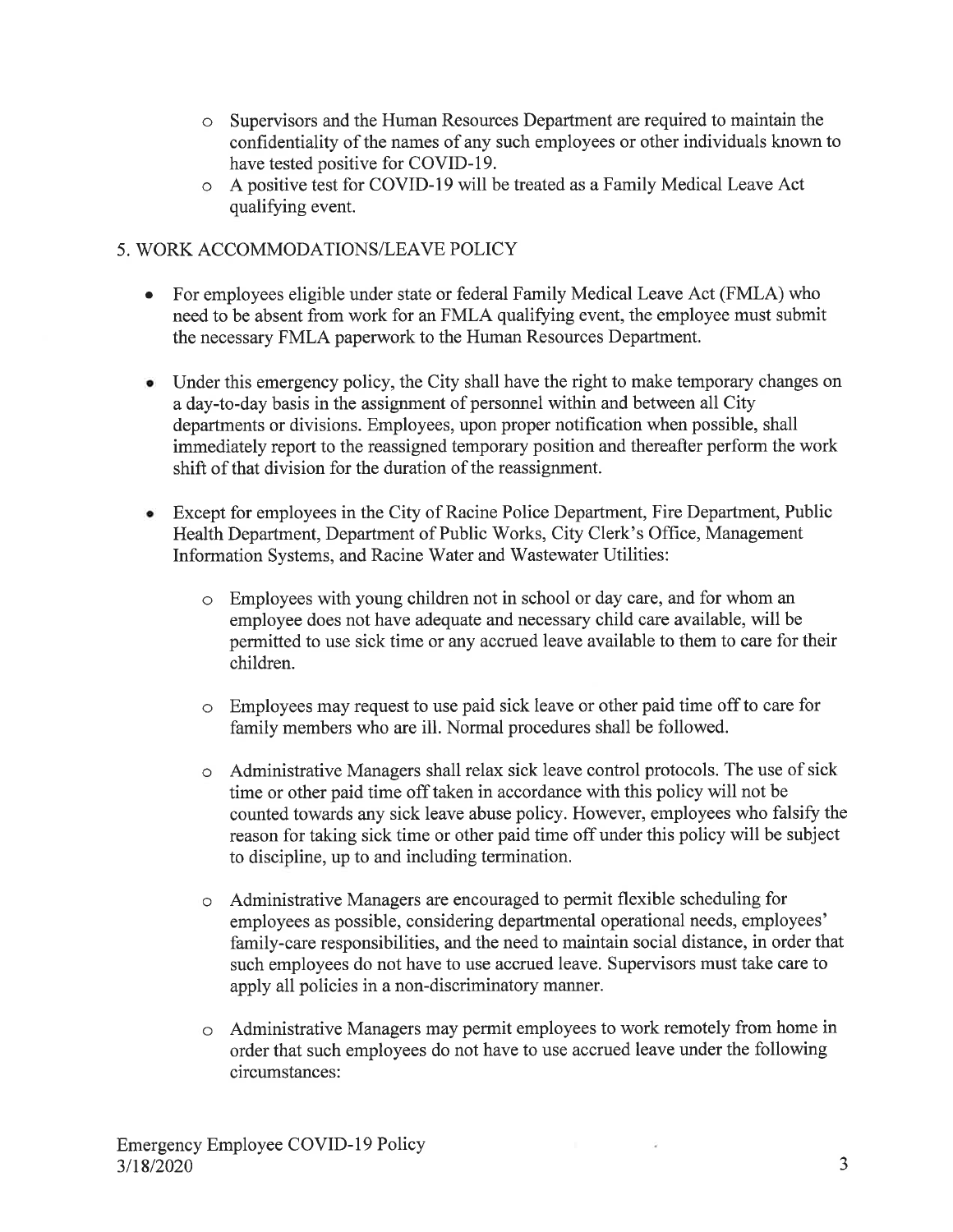- Employees must be capable of meaningfully performing their duties remotely from home.
- **Employees must be able to carry out assigned duties and other work** obligations, including total weekly hours worked, remotely from home.
- **Employees who are permitted to work remotely from home shall be** available to their supervisors and co-workers during the employee's regularly-scheduled work hours and check in with their supervisors regularly throughout the day.
- Employees must be available to attend scheduled meetings and participate M) in other required office activities as needed.
- **Employees working remotely from home can be called back to their work** location at any time.
- Supervisors shall have contact information for all of their employees who are working remotely.
- Hourly employees permitted to work remotely are required to track and  $\blacksquare$ record all time worked from home.
- If a department head temporarily permits employees to work from home, given the current health emergency and in an effort to limit person-toperson contact, the department head should, for each employee permitted to work remotely, advise the employee what work they will be expected to perform, and document that communication, both as it is initially given, and as it may change or be modified over time. Department heads shall also advise the employee, and document the fact, that employees working remotely are not expected to be able to perform all of the position's essential functions remotely. For this reason, employees should have no expectation that working from home is a viable option from a reasonable accommodation standpoint in the future during non-emergency conditions.

## 6. TRAVEL RESTzuCTIONS

In order to maintain the operational capacity to provide essential City services to residents during this COVID-19 crisis, it is critical that all employees remain accessible and available to report to work in a timely manner. As such, travel to locations outside of our region, specifically destinations that prohibit a retum within 24 hours, is discouraged. This is especially true for employees in the City of Racine Police Department, Fire Department, Public Health Department, Department of Public Works, City Clerk's Office, Management Information Systems, and Racine Water and Wastewater Utilities.

- Business Travel The City of Racine is restricting all business-related travel for all employees until further notice, other than travel to and from work. o
	- o If employees have a business trip scheduled prior to April 30,2020, any reservations should be canceled and a refund should be sought.
	- o Employees on business travel prior to the start of this restriction who are required to be quarantined upon their retum will be paid for the time of such quarantine.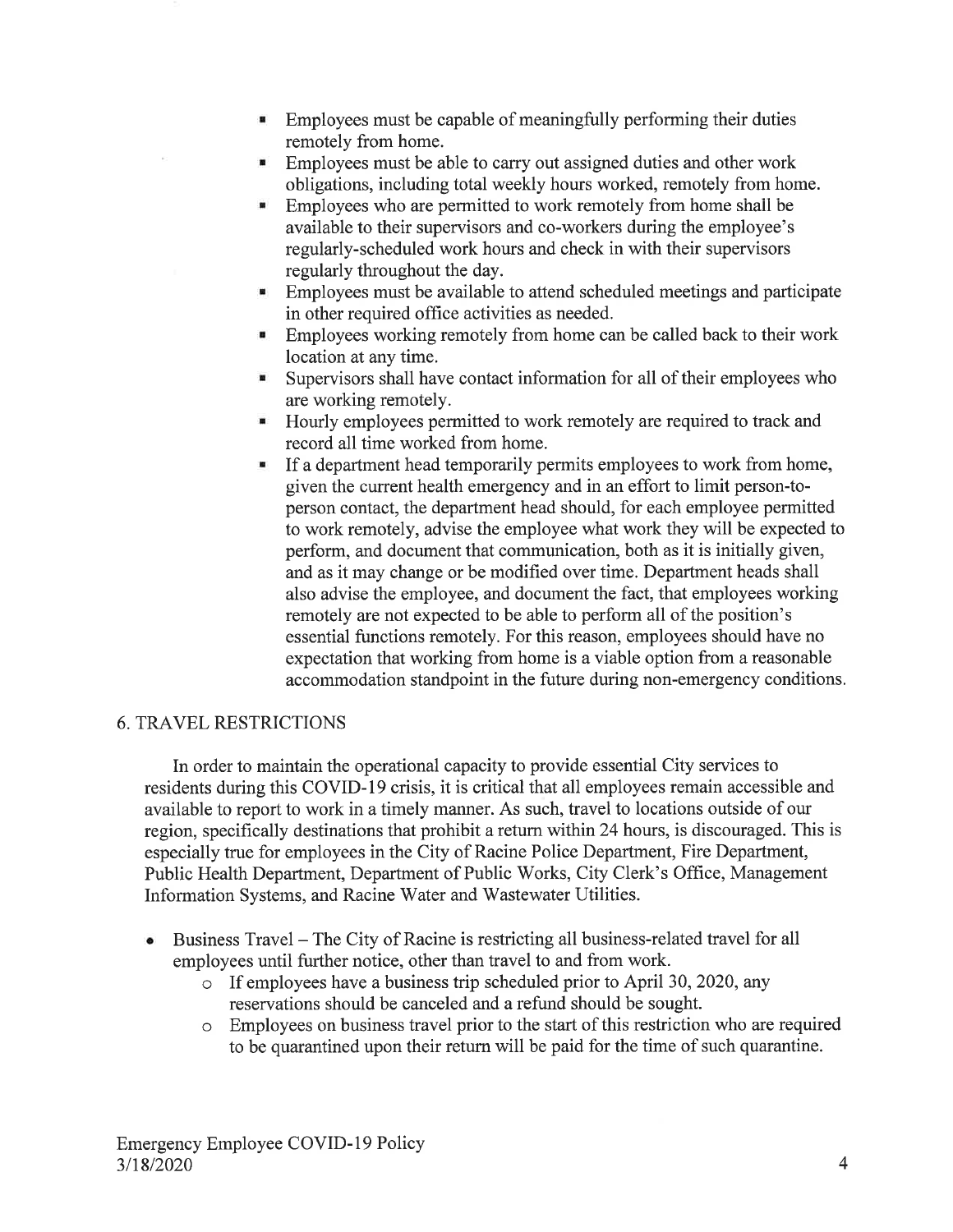- $\bullet$  Personal Travel All employees are discouraged from engaging in any non-essential personal travel. Any employee who engages in any personal travel must disclose the location and duration of such travel to their supervisor prior to returning to work.
	- o All requested or previously-approved vacation leave is discouraged and is subject to review. Administrative Managers may cancel or modify any scheduled vacation. All vacation time that is cancelled by an Administrative Manager will be exempted from all use-or-lose provisions of the City of Racine employee handbook and any collective bargaining agreement, except that any vacation time that is cancelled by an Administrative Manager must be used no later than June 30,2021.
	- o All persons returning from a Level 3 or Level 2 health-notice country, as defined by the Centers for Disease Control, will be required to self-quarantine for 14 days after their return and be COVID-19 symptom-free before being permitted to retum to work.
	- o A11 employees retuming from traveling domestically or internationally to a region experiencing community spread of COVID-I9 as determined by the Centers for Disease Control, may be required by the City to stay home to self-monitor and avoid contact with others for up to 14 days after travel, and must be COVID-I9 symptom-free before being permitted to return to work.
	- o Immediately upon return from any personal travel, employees must contact the City of Racine Public Health Administrator, or her designee, to determine if there is a need for the employee to self-quarantine.
	- o Employees who are self-quarantined or required to self-monitor upon return from personal travel shall be required to use sick leave or any other any accrued leave available to them during such period.

# 7. WORKPLACE PREPAREDNESS

- Departments must consider how to best decrease the spread of and lower the impact of COVID-19 in their workplace. This may include preparing for possible increased numbers of employees absent due to their own illness or that of family members, dismissals of early childhood programs, and extended schools closings.
- Departments should develop plans that contemplate minimum staffing levels, document communication protocols and ways to share important information regarding services and operations. Other considerations related to departmental operations include: a
	- o Determine if the departments should continue to accept walk-ins or develop by-appointment-only service delivery.
	- o When staff is visiting residences or commercial properties, schedule visits in advance, and screen for exposure potential using Centers for Disease Control guidelines.
	- o Avoid or cancel in-person group meetings and trainings.
	- o Identify priority operations and who staffs them.
	- o Identify personnel who are able/unable to telecommute.